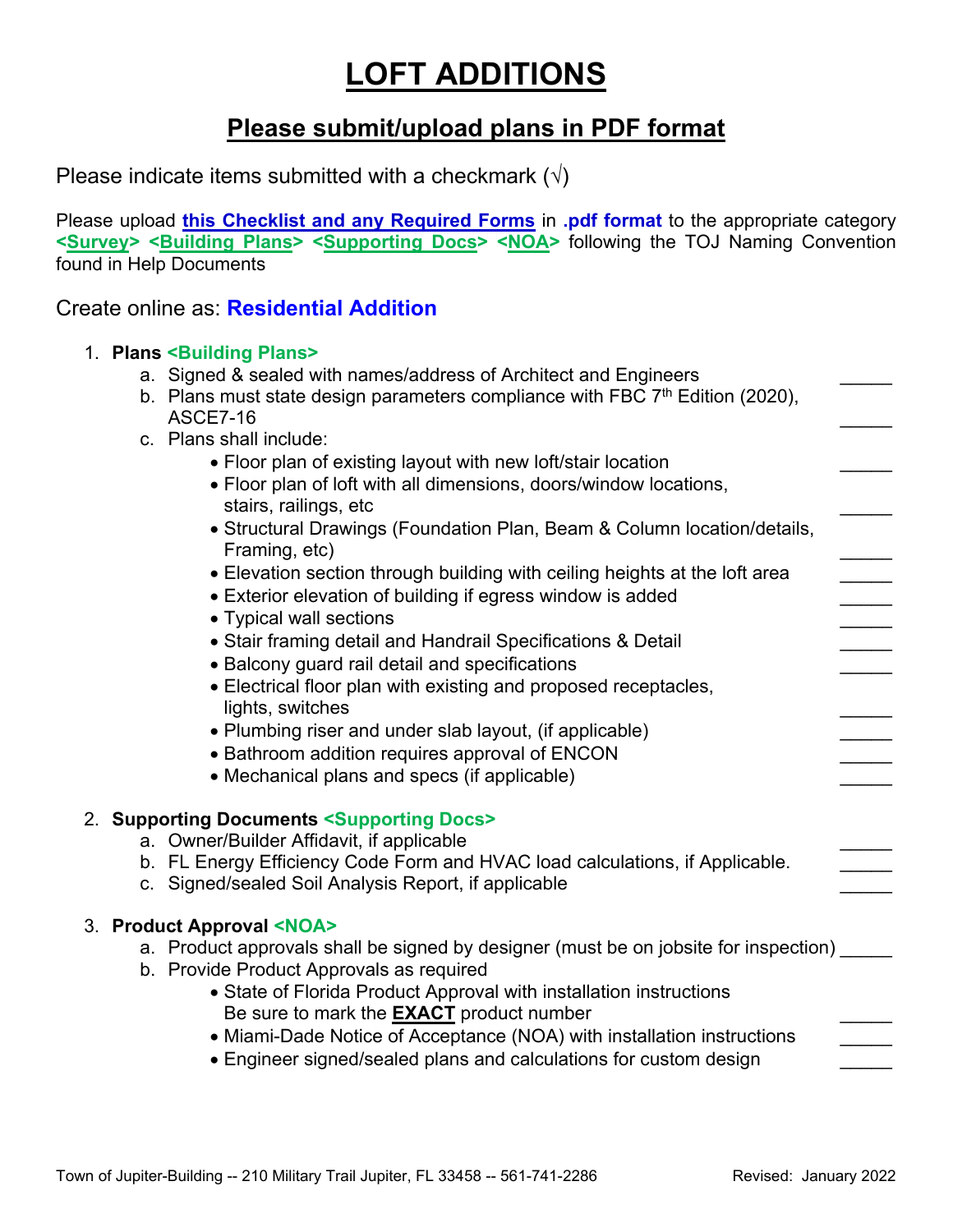# **LOFT ADDITIONS**

#### 4. **Product Approval <NOA>** (Continued)

- a. Information required from product approval:
	- **ALL** project specific details shall be Identified/Marked/Circled on product Approval Installation Instructions \_\_\_\_\_

#### **IMPORTANT NOTICE**

**IF RESIDENT LIVES IN DEED RESTRICTED COMMUNITY PLEASE CONTACT HOA TO DETERMINE IF ASSOCIATION APRROVAL IS REQUIRED TOJ BUILDING DEPARTMENT CANNOT ENFORCE ASSOCIATION REGULATIONS**